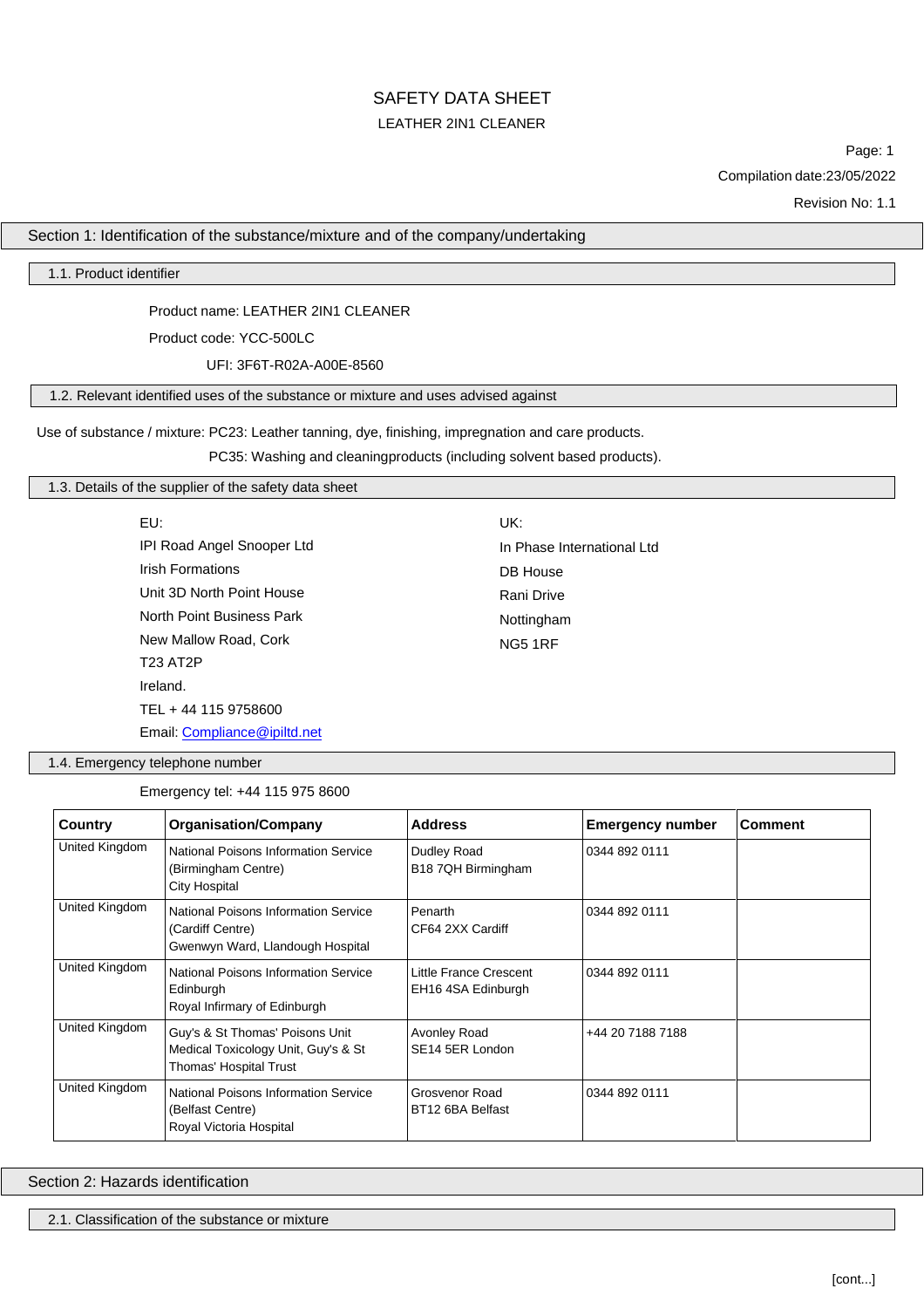# SAFETY DATA SHEET

# LEATHER 2IN1 CLEANER

Classification under CLP: Aquatic Chronic 3: H412; Eye Dam. 1: H318

Page: 2

Most important adverse effects: Causes serious eye damage. Harmful to aquatic life with long lasting effects.

2.2. Label elements

Label elements:

Hazard statements: H318: Causes serious eye damage.

H412: Harmful to aquatic life with long lasting effects.

Hazard pictograms: GHS05: Corrosion



Signal words: Danger

Precautionary statements: P273: Avoid release to the environment.

P280: Wear <protective gloves/protective clothing/eye protection/face protection>.

P305+351+338: IF IN EYES: Rinse cautiously with water for several minutes.

Remove contact lenses, if present and easy to do. Continue rinsing.

P310: Immediately call a <POISON CENTER/doctor/...>.

P501: Dispose of <contents/container> to .

2.3. Other hazards

PBT: This product is not identified as a PBT/vPvB substance.

Section 3: Composition/information on ingredients

3.2. Mixtures

Hazardous ingredients:

C14/C16 OLEFIN SULPHONATE SODIUM SALT - REACH registered number(s): 01-2119513401-57-XXXX

| <b>EINECS</b> | CAS        | 'WEL<br><b>PBT</b> | <b>CLP Classification</b>                    | Percent                            |
|---------------|------------|--------------------|----------------------------------------------|------------------------------------|
| 270-407-8     | 68439-57-6 | -                  | <b>Skin Irrit. 2: H315; Eye Dam. 1: H318</b> | $10\%$<br>$\overline{\phantom{0}}$ |

AMINES, C12-14 (EVEN NUMBERED)-ALKYLDIMETHYL, N-OXIDES

|  | Skin Irrit. 2: H315; Aquatic Acute 1: | 1-10% |
|--|---------------------------------------|-------|
|  | H400; Eye Dam. 1: H318; Aquatic       |       |
|  | Chronic 2: H411                       |       |

5-CHLORO-2-(4-CHLOROPHENOXY)PHENOL

| 429-290-0 | 3380-30-1 | Eye Dam. 1: H318; Aquatic Acute 1: | $.1\%$<br>υ. |
|-----------|-----------|------------------------------------|--------------|
|           |           | H400; Aquatic Chronic 1: H410      |              |

Section 4: First aid measures

4.1. Description of first aid measures

Skin contact: Remove all contaminated clothes and footwear immediately unless stuck to skin. Wash

immediately with plenty of soap and water.

Eye contact: Bathe the eye with running water for 15 minutes. Transfer to hospital for specialist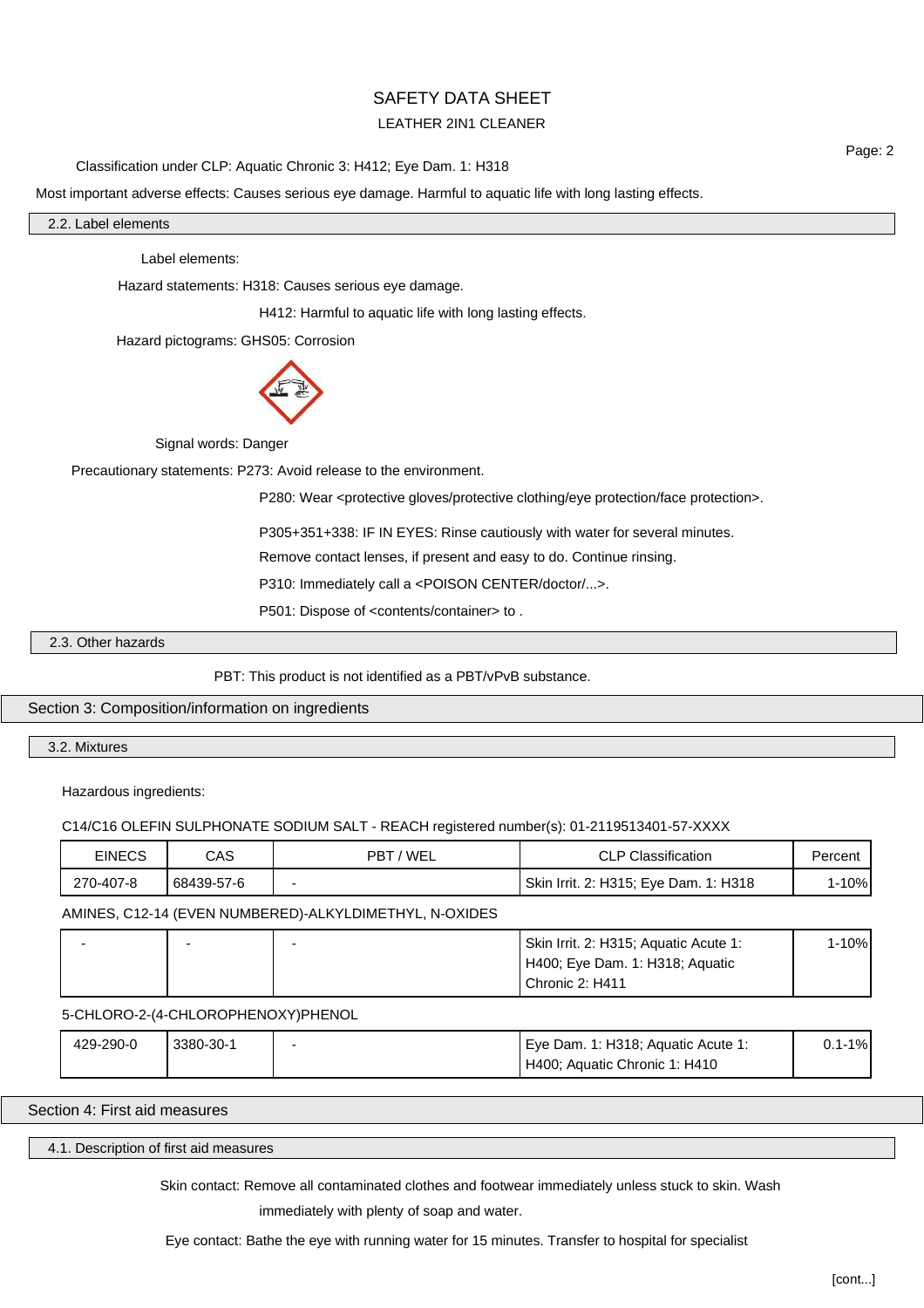examination.

Ingestion: Wash out mouth with water. Do not induce vomiting. If conscious, give half a litre of water to drink immediately. Consult a doctor.

Inhalation: Remove casualty from exposure ensuring one's own safety whilst doing so.

#### 4.2. Most important symptoms and effects, both acute and delayed

Skin contact: There may be irritation and redness at the site of contact.

Eye contact: There may be pain and redness. The eyes may water profusely. There may be severe

pain. The vision may become blurred. May cause permanent damage.

Ingestion: There may be soreness and redness of the mouth and throat. Nausea and stomach pain may occur.

Inhalation: There may be irritation of the throat with a feeling of tightness in the chest.

Delayed / immediate effects: Immediate effects can be expected after short-term exposure.

# 4.3. Indication of any immediate medical attention and special treatment needed

Immediate / special treatment: Eye bathing equipment should be available on the premises.

Section 5: Fire-fighting measures

5.1. Extinguishing media

Extinguishing media: Suitable extinguishing media for the surrounding fire should be used. Use water spray to

cool containers.

5.2. Special hazards arising from the substance or mixture

Exposure hazards: In combustion emits toxic fumes.

5.3. Advice for fire-fighters

Advice for fire-fighters: Wear self-contained breathing apparatus. Wear protective clothing to prevent contact

with skin and eyes.

Section 6: Accidental release measures

6.1. Personal precautions, protective equipment and emergency procedures

Personal precautions: Mark out the contaminated area with signs and prevent access to unauthorised personnel.

Do not attempt to take action without suitable protective clothing - see section 8 of SDS.

Turn leaking containers leak-side up to prevent the escape of liquid.

6.2. Environmental precautions

Environmental precautions: Do not discharge into drains or rivers. Contain the spillage using bunding.

6.3. Methods and material for containment and cleaning up

Clean-up procedures: Absorb into dry earth or sand. Transfer to a closable, labelled salvage container for

disposal by an appropriate method.

6.4. Reference to other sections

Reference to other sections: Refer to section 8 of SDS.

Page: 3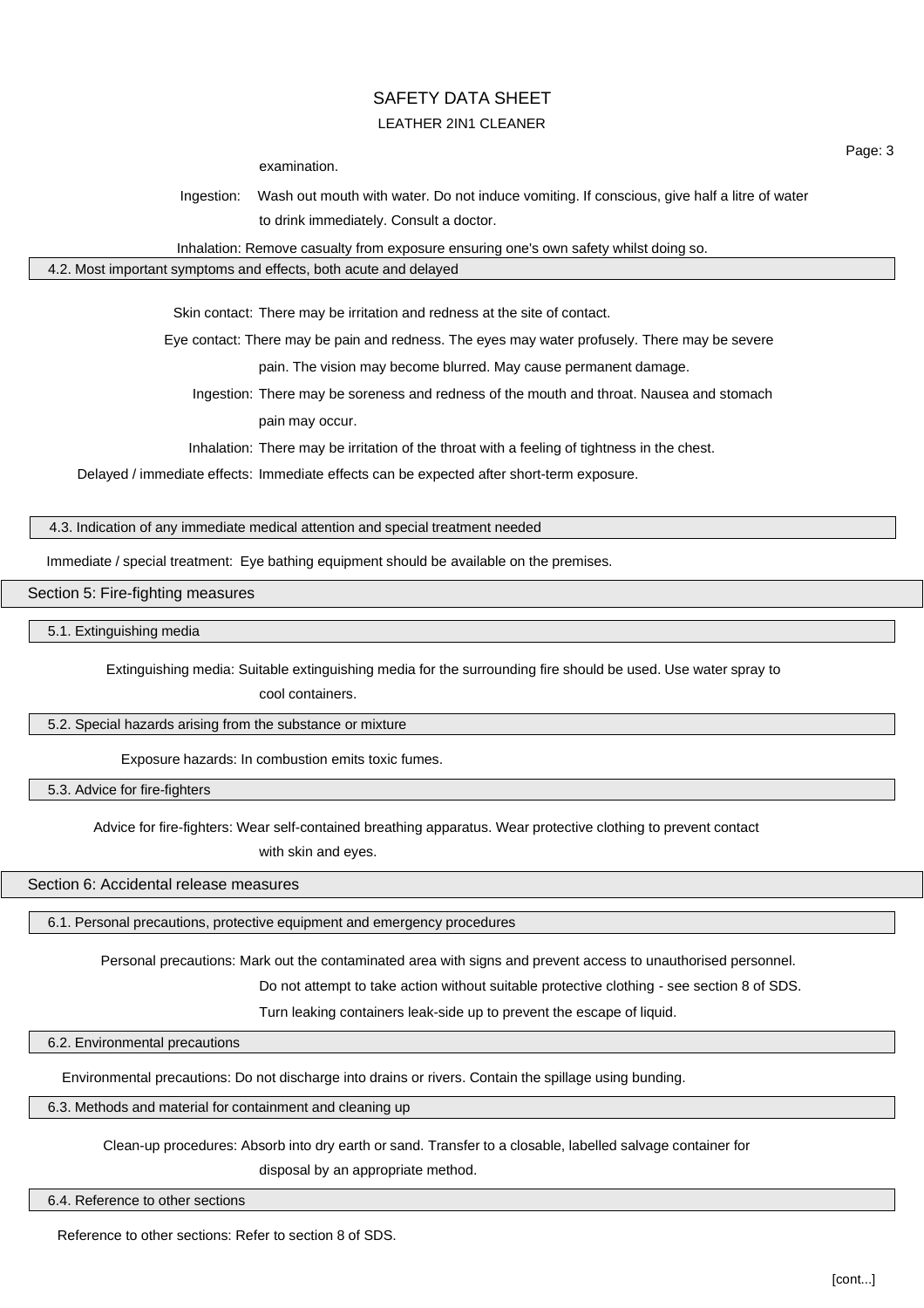### Section 7: Handling and storage

#### 7.1. Precautions for safe handling

Handling requirements: Avoid direct contact with the substance. Ensure there is sufficient ventilation of the area.

Avoid the formation or spread of mists in the air.

### 7.2. Conditions for safe storage, including any incompatibilities

Storage conditions: Store in a cool, well ventilated area. Keep container tightly closed.

7.3. Specific end use(s)

Specific end use(s): No data available.

Section 8: Exposure controls/personal protection

8.1. Control parameters

Workplace exposure limits: No data available.

DNEL/PNEC Values

DNEL / PNEC No data available.

8.2. Exposure controls

Engineering measures: Ensure there is sufficient ventilation of the area.

Respiratory protection: Self-contained breathing apparatus must be available in case of emergency.

Hand protection: Protective gloves.

Eye protection: Tightly fitting safety goggles. Ensure eye bath is to hand.

Skin protection: Protective clothing.

# Section 9: Physical and chemical properties

9.1. Information on basic physical and chemical properties

State: Liquid

Colour: Various

Odour: Pleasant

9.2. Other information

Other information: No data available.

Section 10: Stability and reactivity

10.1. Reactivity

Reactivity: Stable under recommended transport or storage conditions.

10.2. Chemical stability

Chemical stability: Stable under normal conditions.

10.3. Possibility of hazardous reactions

Hazardous reactions: Hazardous reactions will not occur under normal transport or storage conditions.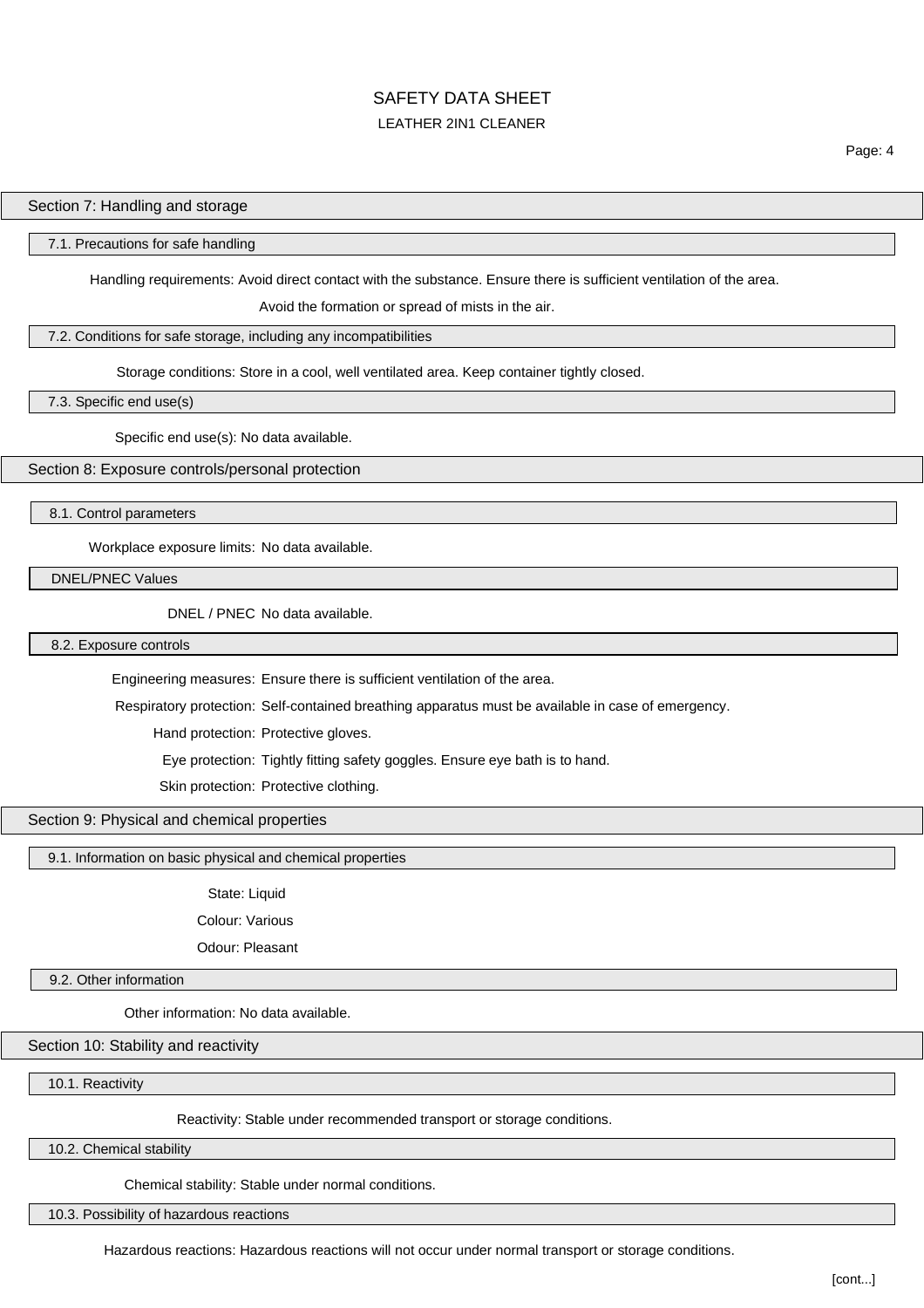# SAFETY DATA SHEET

# LEATHER 2IN1 CLEANER

Page: 5

Decomposition may occur on exposure to conditions or materials listed below.

# 10.4. Conditions to avoid

Conditions to avoid: Heat.

10.5. Incompatible materials

Materials to avoid: Strong oxidising agents. Strong acids.

10.6. Hazardous decomposition products

Haz. decomp. products: In combustion emits toxic fumes.

## Section 11: Toxicological information

11.1. Information on toxicological effects

Relevant hazards for product:

| ⊣azard                        | ≺oute | <b>Basis</b>             |
|-------------------------------|-------|--------------------------|
| Serious eye damage/irritation | OPT   | calculated<br>Hazardous: |

Symptoms / routes of exposure

Skin contact: There may be irritation and redness at the site of contact.

Eye contact: There may be pain and redness. The eyes may water profusely. There may be severe

pain. The vision may become blurred. May cause permanent damage.

Ingestion: There may be soreness and redness of the mouth and throat. Nausea and stomach

pain may occur.

Inhalation: There may be irritation of the throat with a feeling of tightness in the chest.

Delayed / immediate effects: Immediate effects can be expected after short-term exposure.

### Section 12: Ecological information

12.1. Toxicity

Ecotoxicity values: No data available.

12.2. Persistence and degradability

Persistence and degradability: Biodegradable.

12.3. Bioaccumulative potential

Bioaccumulative potential: No bioaccumulation potential.

12.4. Mobility in soil

Mobility: Readily absorbed into soil.

12.5. Results of PBT and vPvB assessment

PBT identification: This product is not identified as a PBT/vPvB substance.

12.6. Other adverse effects

Other adverse effects: Negligible ecotoxicity.